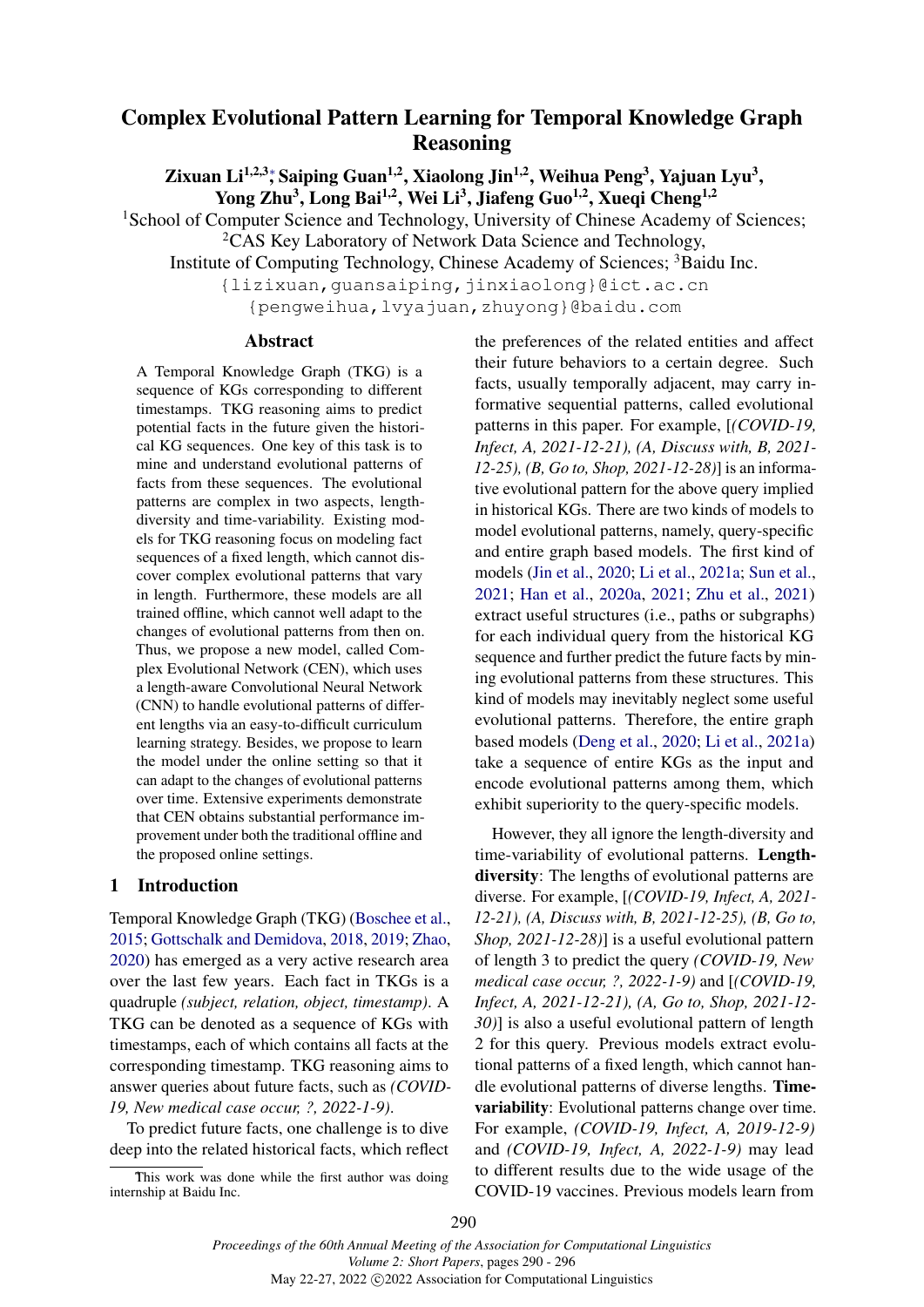the historical training data, which fail in modeling the time-variability of evolutional patterns after that.

Upon the above observations, we propose Complex Evolutional Network (CEN) to deal with the above two challenges. For length-diversity, CEN learns evolutional patterns from historical KG sequences of different lengths via an Relational Graph Neural Network (RGCN) based KG sequence encoder and a length-aware Convolutional Neural Network (CNN) based evolutional representation decoder. Besides, the model is trained via an easy-to-difficult curriculum learning strategy incrementally according to the length of KG sequences. For time-variability, we learn CEN under an online setting and combine CEN with a temporal regularization unit to alleviate the catastrophic forgetting problem [\(Mccloskey and Cohen,](#page-5-9) [1989\)](#page-5-9).

In general, this paper makes the following contributions:

- We address, for the first time, the problems of length-diversity and time-variability of evolutional patterns for TKG reasoning.
- For length-diversity, we propose a lengthaware CNN to learn evolutional patterns with different lengths in a curriculum learning manner. For time-variability, we propose to learn the model under an online setting to adapt to the changes of evolutional patterns.
- Experiments demonstrate that the proposed CEN model achieves better performance on TKG reasoning under both the traditional offline and the proposed online settings.

# 2 Related Work

The TKG reasoning task primarily has two settings, interpolation and extrapolation. This paper focus on the extrapolation setting. In what follows, we will introduce related work on both settings:

TKG Reasoning under the interpolation setting. This setting aims to complete the missing facts at past timestamps [\(Jiang et al.,](#page-5-10) [2016;](#page-5-10) [Leblay](#page-5-11) [and Chekol,](#page-5-11) [2018;](#page-5-11) [Dasgupta et al.,](#page-5-12) [2018;](#page-5-12) [Garcia-](#page-5-13)[Duran et al.,](#page-5-13) [2018;](#page-5-13) [Goel et al.,](#page-5-14) [2020;](#page-5-14) [Wu et al.,](#page-5-15) [2020\)](#page-5-15). For example, TTransE [\(Leblay and Chekol,](#page-5-11) [2018\)](#page-5-11) extends TransE [\(Bordes et al.,](#page-5-16) [2013\)](#page-5-16) by adding the temporal constraints; HyTE [\(Dasgupta](#page-5-12) [et al.,](#page-5-12) [2018\)](#page-5-12) projects the entities and relations to time-aware hyperplanes to generate representations

for different timestamps. Above all, they cannot obtain the representations of the unseen timestamps and are not suitable for the extrapolation setting.

TKG Reasoning under the extrapolation setting This setting aims to predict facts at future timestamps, which can be categorized into two groups: query-specific and entire graph based models. Query-specific models focus on modeling the query-specific history. For example, RE-NET [\(Jin](#page-5-3) [et al.,](#page-5-3) [2020\)](#page-5-3) captures the evolutional patterns implied in the subgraph sequences of a fixed length specific to the query. CyGNet [\(Zhu et al.,](#page-6-1) [2021\)](#page-6-1) captures repetitive patterns by modeling repetitive facts. xERTE [\(Han et al.,](#page-5-6) [2020a\)](#page-5-6) learns to find the query-related subgraphs of a fixed hop number. CluSTeR [\(Li et al.,](#page-5-4) [2021a\)](#page-5-4) and TITer [\(Sun](#page-5-5) [et al.,](#page-5-5) [2021\)](#page-5-5) both adopt reinforcement learning to discover evolutional patterns in query-related paths of a fixed length. Unlike the query-specific models, entire graph based models encode the latest historical KG sequence of a fixed-length. RE-GCN [\(Li](#page-5-17) [et al.,](#page-5-17) [2021b\)](#page-5-17) captures the evolutional patterns into the representations of all the entities by modeling KG sequence of a fixed-length at lastest a few timestamps. Glean [\(Deng et al.,](#page-5-8) [2020\)](#page-5-8) introduces event descriptions to enrich the information of the entities.

#### 3 Problem Formulation

A TKG  $G = \{G_1, G_2, ..., G_t, ...\}$ , where  $G_t =$  $(V, \mathcal{R}, \mathcal{E}_t)$ , is a directed multi-relational graph. V is the set of entities,  $R$  is the set of relations, and  $\mathcal{E}_t$  is the set of facts at timestamp t. The TKG reasoning task aims to answer queries like  $(s, r, ?, t_q)$  or  $(?, r, o, t_q)$  with the historical KG sequence  $\{G_1, G_2, ..., G_{t_q-1}\}$  given, where  $s, o \in V$ ,  $r \in \mathcal{R}$  and  $t_q$  are the subject/object entity, the relation and the query timestamp, respectively. Following [Jin et al.](#page-5-3) [\(2020\)](#page-5-3), KGs from timestamps 1 to  $T_1$ ,  $T_1$  to  $T_2$ ,  $T_2$  to  $T_3$  ( $T_1 < T_2 < T_3$ ) are used as the training, validation and test sets, respectively. Under the traditional offline setting, models are trained only using the training set  $(t_q \leq T_1)$ , while under the online setting, the model will be updated by KGs before  $t_q$  ( $T_1 < t_q \leq T_3$ ) continually. Without loss of generality, we describe our model as predicting the missing object entity.

## 4 Methodology

We propose CEN to deal with the length-diversity and time-variability challenges of evolutional pat-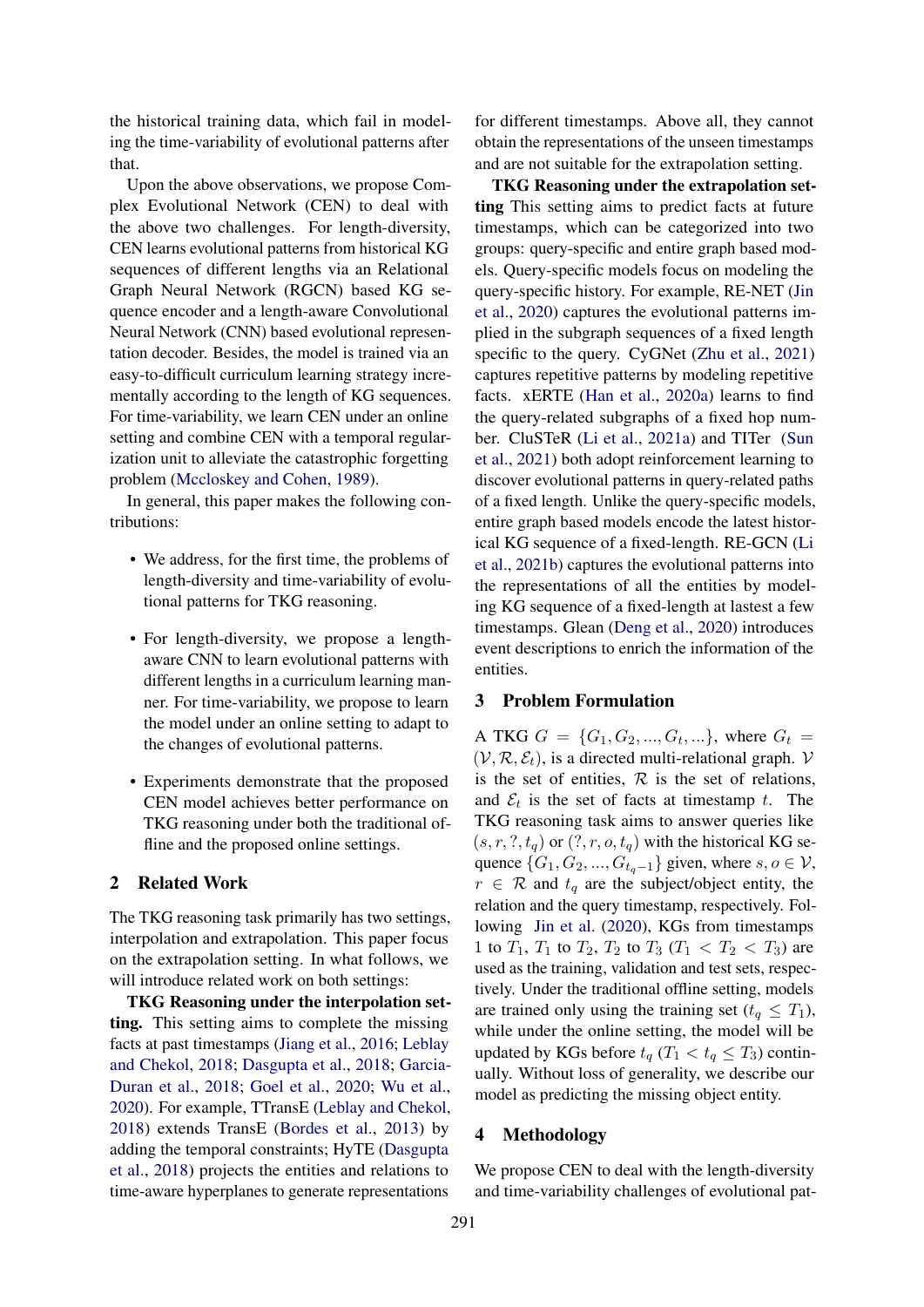<span id="page-2-0"></span>

Figure 1: An diagram of the basic CEN model.

tern learning for TKG reasoning. Specifically, CEN consists of a basic model as well as a curriculum learning strategy for the former challenge and an online learning strategy for the latter challenge.

# 4.1 Basic CEN Model

As shown in Figure [1,](#page-2-0) the basic model of CEN contains a KG sequence encoder and an evolutional representation decoder. The KG sequence encoder encodes the latest historical KG sequences of different lengths to corresponding evolutional representations of entities. Then, the evolutional representation decoder calculates the scores of all entities for the query based on these representations.

KG Sequence Encoder. Its inputs include the lastest historical KG sequences of lengths from 1 to K, initial representations of entities  $\mathbf{H} \in \mathbb{R}^{|\mathcal{V}| \times d}$ and relation representations  $\mathbf{R} \in \mathbb{R}^{|\mathcal{R}| \times d}$ , where  $d$  is the dimension of the representations. Take the KG sequence of length  $k = 2$  for example, for each KG in the input sequence  $\{G_{t_q-2}, G_{t_q-1}\},$ it iteratively calculates the evolutional representations of entities  $H_t^2$  at the corresponding timestamps  $t \in \{t_q - 1, t_q\}$  as follows:

$$
\hat{\mathbf{H}}_t^2 = RGCN(\mathbf{H}_{t-1}^2, \mathbf{R}, G_{t-1}),\tag{1}
$$

$$
\mathbf{H}_t^2 = SC(\hat{\mathbf{H}}_t^2, \mathbf{H}_{t-1}^2),\tag{2}
$$

where  $RGCN(\cdot)$  and  $SC$  denote the shared RGCN layer and the skip connection unit proposed in RE-GCN [\(Li et al.,](#page-5-17) [2021b\)](#page-5-17). For the initial timestamp  $t_q - 1$ ,  $\mathbf{H}_{t_q-2}^2$  is set to **H**. **R** is shared across timestamps, which is different from RE-GCN. By reusing the encoder for KG sequences of different lengths, we obtain  $K$  entity evolution representations at the query timestamp:  $\{ {\bf H}^1_{t_q}, ... , {\bf H}^k_{t_q}, ... , {\bf H}^K_{t_q} \}.$ 

Evolutional Representation Decoder. Multiple evolutional representations contain evolutional pat-

<span id="page-2-1"></span>

Figure 2: The learning procedure of the proposed model.

terns of multiple lengths. To distinguish the influences of the length-diverse evolutional patterns, we design a length-aware CNN, which uses  $K$  separate channels to model the above  $K$  evolutional representations. Specifically, for a query  $(s, r, ?, t_q)$ , the representations of  $s$  ( $\mathbf{s}_{t_q}^1, ..., \mathbf{s}_{t_q}^k, ..., \mathbf{s}_{t_q}^K$ ) and  $r$  (r) are looked up from multiple representations of entities  $\{\mathbf{H}_{t_q}^1, ..., \mathbf{H}_{t_q}^k, ..., \mathbf{H}_{t_q}^K\}$  and the shared relation representations R. For historical KG sequence of length  $k$ ,  $k^{th}$  channel with C different kernels of size  $2 \times M$  is used to decode the concatenation of  $s_{t_q}^k$  and r. Specifically, the feature maps are calculated as below,

$$
\mathbf{m}_c^k(s, r, t_q) = Conv_{2D}(\mathbf{w}_c^k, [\mathbf{s}_{t_q}^k; \mathbf{r}]), \quad (3)
$$

where  $Conv_{2D}$  denotes the 2D convolution operation,  $\mathbf{w}_c^k$  ( $0 \leq c < C$ ) are the trainable parameters in  $c^{th}$  kernel of  $k^{th}$  channel and  $\mathbf{m}_c^k(s, r, t_q) \in \mathbb{R}^{1 \times d}$ . After that, it concatenates the output vectors from  $C$  kernels yielding a vector:  $\mathbf{m}^k(s,r,t_q) \in \mathbb{R}^{C \times d}$ . For K channels, it outputs a list of vectors:  $[\mathbf{m}^1(s, r, t_q), \dots, \mathbf{m}^k(s, r, t_q), \dots]$  $\mathbf{m}^{K}(s, r, t_{q})$ ]. Then, each vector is fed into a shared 1-layer Fully Connected Network (FCN) with  $\mathbf{W}_3 \in \mathbb{R}^{Cd \times d}$  as its parameters and the final score of a candidate entity  $o$  is the sum of the logits from multiple evoltional representations:  $\sum_{k=1}^{K} \mathbf{m}^{k}(s, r, t_{q}) \mathbf{W}_{3} \mathbf{o}^{k}$ , where  $\mathbf{o}^{k}$  is the evolutional representation of length  $k$  for  $o$ . Then we seen it as a multi-class learning problem and use the cross-entropy as its objective function.

### 4.2 Curriculum Learning for Length-diversity

Longer historical KG sequences contain more historical facts and longer evolutional patterns, which is more challenging to learn. Similar to human learning procedures, the models can benefit from an easy-to-difficult curriculum. Besides, how to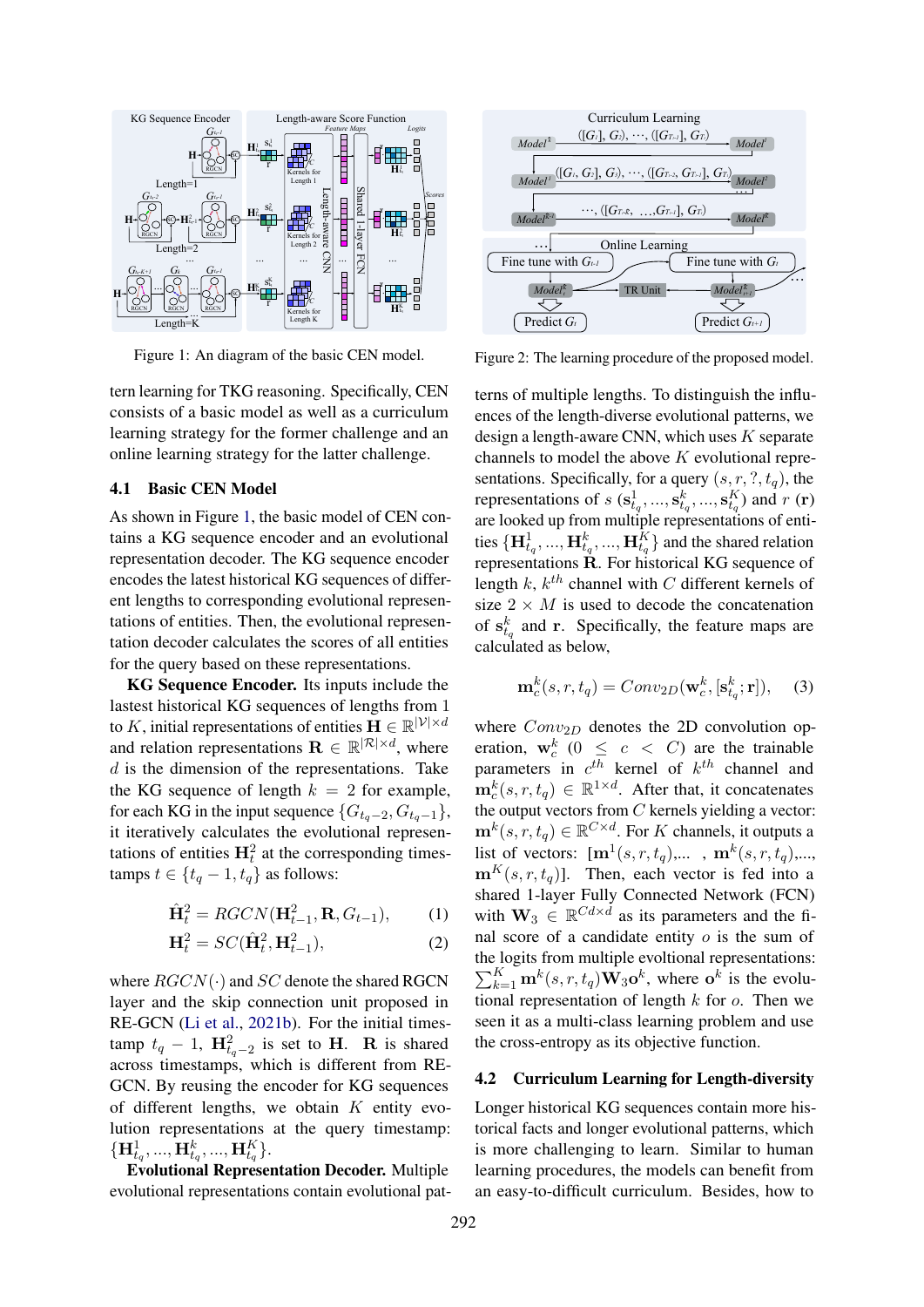<span id="page-3-0"></span>

| Datasets        | ICEWS14 | <b>ICEWS18</b> | WIKI    |
|-----------------|---------|----------------|---------|
| $\#\mathcal{E}$ | 6,869   | 23,033         | 12,554  |
| $\#\mathcal{R}$ | 230     | 256            | 24      |
| #Train          | 74,845  | 373,018        | 539,286 |
| #Valid          | 8,514   | 45,995         | 67,538  |
| $\#Test$        | 7,371   | 49,545         | 63,110  |
| $T_3$           | 1 day   | 1 day          | 1 year  |

Table 1: Statistics of the datasets.  $#Train, #Valid,$  $\#Test$  are the numbers of facts in the training, validation and test sets.

choose the maximum length of evolutional patterns is vital to CEN. Thus, we design the curriculum learning strategy to learn the length-diverse evolutional patterns from short to long and adaptively select the optimal maximum length  $\hat{K}$ . As shown at the top of Figure [2,](#page-2-1) we start from the minimum length  $\hat{k}$  ( $\hat{k} = 1$  for example) and gradually move on to longer history in the training set. The model stops the curriculum and gets the optimal  $K$  when the MRR metric decreases or the length is up to maximum length  $K$ . Note that, curriculum learning is conducted under the traditional offline setting and  $Model^{\hat{K}}$  is used as the pre-trained model for online learning.

#### 4.3 Online Learning for Time-variability

To handle the time-variability of evolutional patterns, one simple and direct method is to update the model according to the newly occurred facts. Thus, as shown in the bottom of Figure [2,](#page-2-1) for timestamp  $t + 1$  ( $T_1 < t + 1 < T_3$ ),  $Model_t^{\hat{K}}$  is finetuned to get  $Model_{t+1}^{\hat{K}}$  by predicting the facts in the KG at the last timestamp  $G_t$  with historical KG sequences as inputs. Furthermore, to balance the knowledge of new evolutional patterns and the existing ones, we use a Temporal Regularization unit (TR unit) [\(Daruna et al.,](#page-5-18) [2021;](#page-5-18) [Wu et al.,](#page-6-2) [2021\)](#page-6-2). We apply an L2 regularization constraint between two temporally adjacent models to smooth the drastic change of the parameters.

# 4.4 Analysis on Computational Complexity

We analyze the computational complexity of CEN. We view the computational complexities of the RGCN unit and ConvTransE as constants. Then, the time complexity of the RGCN at a timestamp t is  $O(|\mathcal{E}|)$ , where  $|\mathcal{E}|$  is the maximum number of facts at timestamps in history. As we unroll  $m$  $(m = \hat{K} - \hat{k})$  sequences, the time complexity of the KG sequence encoder is finally  $O(m^2|\mathcal{E}|)$ . Thus, the time complexity of CEN is  $O(m^2|\mathcal{E}| + m)$ .

## 5 Experiments

Experimental Setup. We adopt three widelyused datasets, ICEWS14 [\(Li et al.,](#page-5-17) [2021b\)](#page-5-17), ICEWS18 [\(Jin et al.,](#page-5-3) [2020\)](#page-5-3), and WIKI [\(Leblay](#page-5-11) [and Chekol,](#page-5-11) [2018\)](#page-5-11) to evaluate CEN. Dataset statistics are demonstrated in Table [1.](#page-3-0) Due to the space limitation, the CEN model is only compared with the latest models of TKG reasoning: CyGNet [\(Zhu et al.,](#page-6-1) [2021\)](#page-6-1), RE-NET [\(Jin et al.,](#page-5-3) [2020\)](#page-5-3), xERTE [\(Han et al.,](#page-5-6) [2020a\)](#page-5-6), TG-Tucker [\(Han](#page-5-7) [et al.,](#page-5-7) [2021\)](#page-5-7), TG-DistMult [\(Han et al.,](#page-5-7) [2021\)](#page-5-7), TiTer [\(Sun et al.,](#page-5-5) [2021\)](#page-5-5) and RE-GCN [\(Li et al.,](#page-5-17) [2021b\)](#page-5-17). In the experiments, we adopt MRR (Mean Reciprocal Rank) and Hits@{1,3,10} as the metrics for TKG reasoning. We averaged the metrics over five runs. Note that, following [Han](#page-5-19) [et al.](#page-5-19) [\(2020b\)](#page-5-19), we adopt an improved filtered setting where the timestamps of facts are considered, called time-aware filtered setting. Take a typical query  $(s, r, ?, t_1)$  with answer  $o_1$  in the test set for example, and assume there is another two facts  $(s, r, o_2, t_2)$  and  $(s, r, o_3, t_1)$ . Under this timeaware filtered setting, only  $o_3$  will be considered as a correct answer and thus removed from the ranking list of candidate answers.

Implementation Details. In the experiments, the optimal minimum lengths of evolutional patterns  $\hat{k}$  for ICEWS14, ICEWS18, WIKI are 3, 3, 2, respectively. The maximum length K for all datasets is set to 10. For all datasets, the kernel width  $M$  is set to 3, and  $C$  is set to 50. For each fact  $(s, r, o, t)$  in the test set, we evaluate CEN on two queries  $(s, r, ?, t)$  and  $(?, r, o, t)$ . The dimension d of relation representations and entity representations is set to 200 on all datasets. Adam [\(Kingma](#page-5-20) [and Ba,](#page-5-20) [2014\)](#page-5-20) is adopted for parameter learning with the learning rate of 0.001 on all datasets. The number of RGCN layers is set to 2 and the dropout rate for each layer to 0.2. For the online setting, we set the max epochs of the fine-tuning at each timestamp to 30. For predicting  $G_t$ ,  $G_{t-2}$  is used as the validation set. We fine tune the pre-trained CEN from  $T1 + 1$  to  $T_3$  and report the results at the test timestamps  $(T_2 \text{ to } T_3)$  in Table [3.](#page-4-0) The experiments are carried out on Tesla V100. Codes are avaliable at https://github.com/Lee-zix/CEN.

#### 5.1 Experimental Results

Results under the Offline Setting. The results under the traditional offline setting are presented in Table [2.](#page-4-1) CEN consistently outperforms the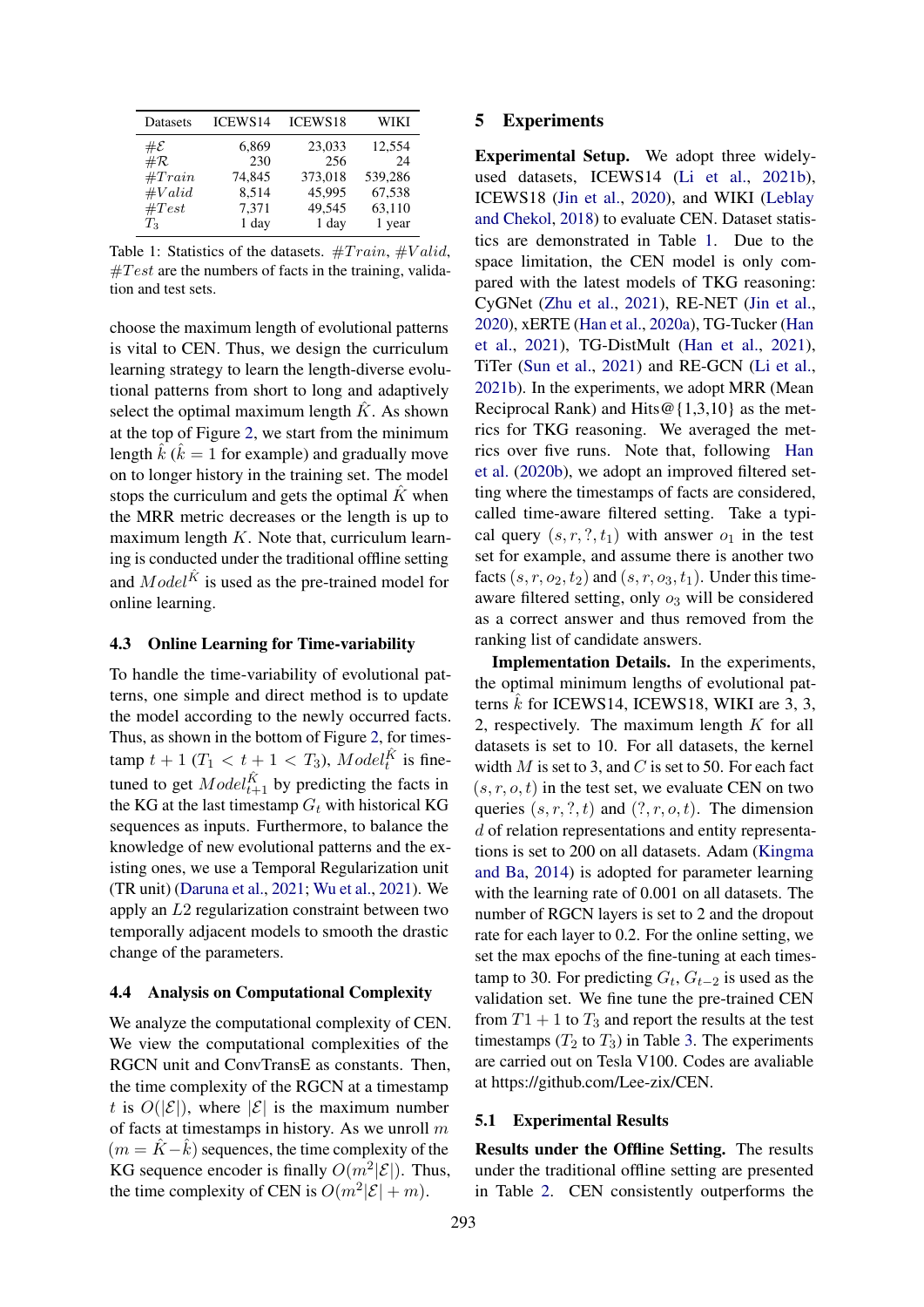<span id="page-4-1"></span>

| Model              | <b>ICEWS14</b>           |       |                          | <b>ICEWS18</b>           |       |       | WIKI  |       |            |       |       |       |
|--------------------|--------------------------|-------|--------------------------|--------------------------|-------|-------|-------|-------|------------|-------|-------|-------|
|                    | <b>MRR</b>               | H@1   | H@3                      | H@10                     | MRR   | H@1   | H@3   | H@10  | <b>MRR</b> | H@1   | H@3   | H@10  |
| CyGNet             | 35.05                    | 25.73 | 39.01                    | 53.55                    | 24.93 | 15.90 | 28.28 | 42.61 | 33.89      | 29.06 | 36.10 | 41.86 |
| <b>RE-NET</b>      | 36.93                    | 26.83 | 39.51                    | 54.78                    | 28.81 | 19.05 | 32.44 | 47.51 | 49.66      | 46.88 | 51.19 | 53.48 |
| <b>xERTE</b>       | 40.02                    | 32.06 | 44.63                    | 56.17                    | 29.31 | 21.03 | 33.51 | 46.48 | 71.14      | 68.05 | 76.11 | 79.01 |
| TG-Tucker          |                          |       | $\overline{\phantom{0}}$ | -                        | 28.68 | 19.35 | 32.17 | 47.04 | 50.43      | 48.52 | 51.47 | 53.58 |
| <b>TG-DistMult</b> | $\overline{\phantom{0}}$ |       | $\overline{\phantom{0}}$ | $\overline{\phantom{a}}$ | 26.75 | 17.92 | 30.08 | 44.09 | 51.15      | 49.66 | 52.16 | 53.35 |
| TITer              | 40.97                    | 32.28 | 45.45                    | 57.10                    | 29.98 | 22.05 | 33.46 | 44.83 | 75.50      | 72.96 | 77.49 | 79.02 |
| <b>RE-GCN</b>      | 40.39                    | 30.66 | 44.96                    | 59.21                    | 30.58 | 21.01 | 34.34 | 48.75 | 77.55      | 73.75 | 80.38 | 83.68 |
| <b>CEN</b>         | 42.20                    | 32.08 | 47.46                    | 61.31                    | 31.50 | 21.70 | 35.44 | 50.59 | 78.93      | 75.05 | 81.90 | 84.90 |

Table 2: Experimental results on TKG reasoning (in percentage) under the offline setting.

<span id="page-4-0"></span>

| Model                        | ICEWS <sub>14</sub> |                      |       | ICEWS <sub>18</sub>              |     |                   | WIKI |                |       |                            |       |                |
|------------------------------|---------------------|----------------------|-------|----------------------------------|-----|-------------------|------|----------------|-------|----------------------------|-------|----------------|
|                              | <b>MRR</b>          | H@1                  | H@3   | H@10                             | MRR | H@1               |      | H@3 H@10       | MRR   | H(@1)                      | H@3   | H@10           |
| CEN(-TR) 39.28<br><b>CEN</b> | 43.34               | 30.05 43.58<br>33.18 | 48.49 | 57.01 31.11 21.41 35.09<br>62.58 |     | 32.66 22.55 36.81 |      | 50.27<br>52.50 | 79.67 | 81.92 77.93 85.23<br>75.63 | 83.00 | 87.63<br>85.58 |

Table 3: Experimental results on TKG reasoning (in percentage) under the online setting.

<span id="page-4-2"></span>

| metrics    | MRR   | H@1   | H@3   | H@10  |
|------------|-------|-------|-------|-------|
| <b>CEN</b> | 42.20 | 32.08 | 47.46 | 61.31 |
| $CEN(-CL)$ | 41.50 | 31.53 | 46.50 | 60.81 |
| $CEN(-LA)$ | 41.52 | 31.49 | 46.74 | 60.65 |

Table 4: Ablation Study of CEN on ICEWS14.

baselines on MRR, Hits@3, and Hits@10 on all datasets, which justifies the effectiveness of modeling the evolutional patterns of different lengths. On ICEWS datasets, CEN underperforms TITer on Hits@1 because TITer retrieves the answer through explicit paths, which usually gets high Hits $@1$ . Whereas, CEN recalls more answer entities by aggregating the information from multiple evolutional patterns, which may be the reason for its high performance on Hits@3 and Hits@10.

Results under the Online Setting. Under the online setting, the model is updated via historical facts at the testset. Thus, it cannot be directly compared with the baselines designed for the offline setting. As shown in Table [3,](#page-4-0) on ICEWS datasets CEN outperforms CEN(-TR) (CEN without TR unit), which implies the effectiveness of TR unit to balance the knowledge of new evolutional patterns and the existing ones. On WIKI, CEN(-TR) gets better performance. It is because that the time interval between two adjacent timestamps in WIKI (one year) is much larger than ICEWS datasets (one day) and contains more time-variable evolutional patterns. TR unit limits the model to adapt to new knowledge and is not suitable for this dataset.

Ablation Study. To investigate the contributions of curriculum learning strategy and the lengthaware CNN, we conduct ablation studies for CEN

on the test set of ICEWS14 under the traditional offline setting, which are shown in Table [4.](#page-4-2) CEN(- CL) denotes CEN without the curriculum learning strategy. The underperformance of CEN(-CL) demonstrates the effectiveness of the curriculum learning strategy. CEN(-LA) denotes the model replacing the length-aware CNN with a traditional CNN. The underperformance of CEN(-LA) implies the effectiveness of the length-aware CNN.

# 6 Conclusions

In this paper, we proposed Complex Evolutional Network (CEN) for TKG reasoning, which deals with two challenges in modeling the complex evolutional patterns: length-diversity and timevariability. For length-diversity, CEN adopts a length-aware CNN to learn evolutional patterns of different lengths and is trained under a curriculum learning strategy. For time-variability, we explored a new online setting, where the model is expected to be updated to new evolutional patterns emerging over time. Experimental results demonstrate the superiority of the proposed model under both the offline and the online settings.

# Acknowledgments

The work is supported by the National Natural Science Foundation of China under grants U1911401, 62002341 and 61772501, the GFKJ Innovation Program, Beijing Academy of Artificial Intelligence under grant BAAI2019ZD0306, and the Lenovo-CAS Joint Lab Youth Scientist Project.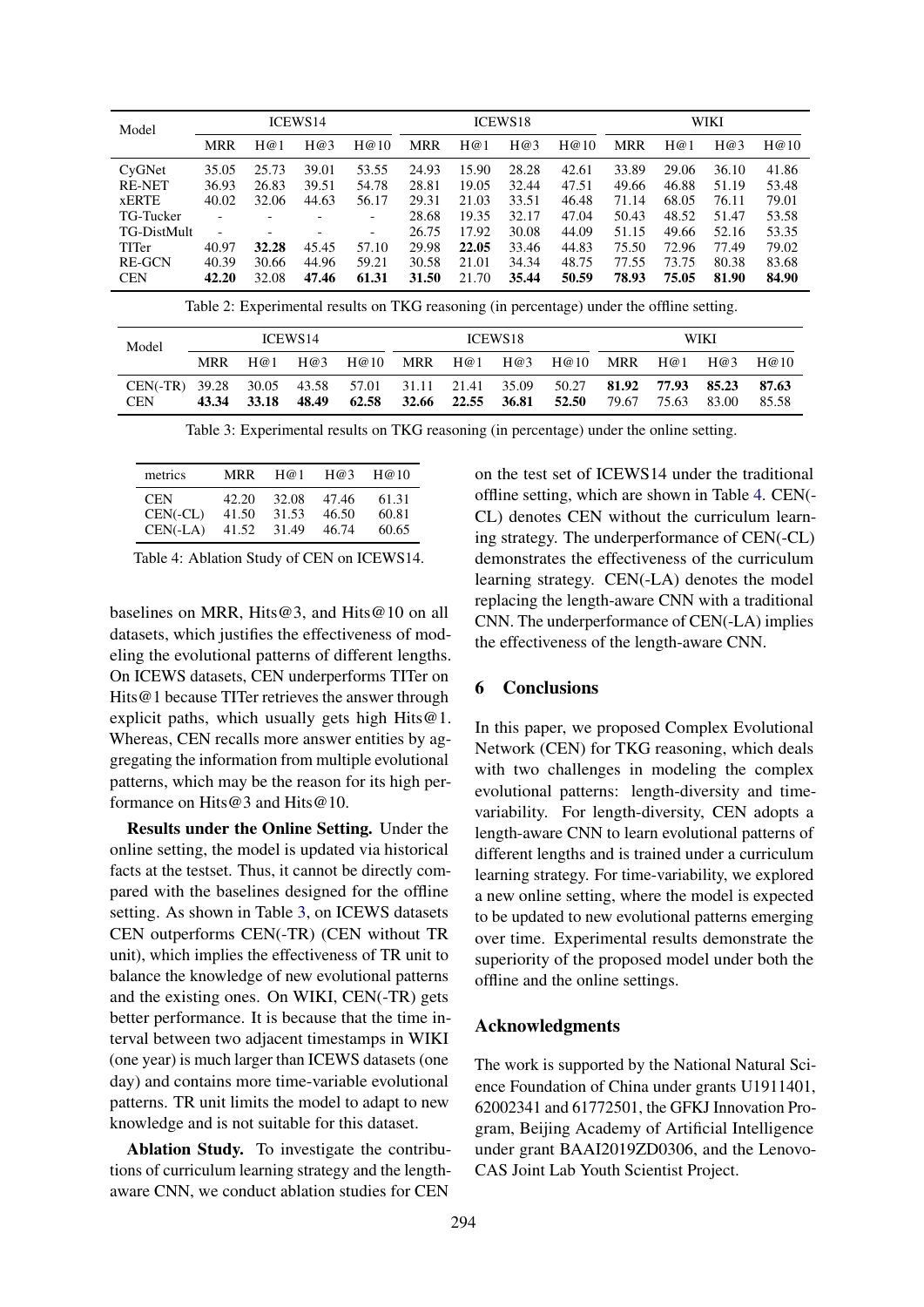# References

- <span id="page-5-16"></span>Antoine Bordes, Nicolas Usunier, Alberto Garcia-Duran, Jason Weston, and Oksana Yakhnenko. 2013. Translating embeddings for modeling multirelational data. In *Advances in neural information processing systems*, pages 2787–2795.
- <span id="page-5-0"></span>Elizabeth Boschee, Jennifer Lautenschlager, Sean O'Brien, Steve Shellman, James Starz, and Michael Ward. 2015. Icews coded event data. *Harvard Dataverse*, 12.
- <span id="page-5-18"></span>Angel Daruna, Mehul Gupta, Mohan Sridharan, and Sonia Chernova. 2021. Continual learning of knowledge graph embeddings. *IEEE Robotics and Automation Letters*, 6(2):1128–1135.
- <span id="page-5-12"></span>Shib Sankar Dasgupta, Swayambhu Nath Ray, and Partha Talukdar. 2018. Hyte: Hyperplane-based temporally aware knowledge graph embedding. In *Proceedings of the 2018 Conference on Empirical Methods in Natural Language Processing*, pages 2001– 2011.
- <span id="page-5-8"></span>Songgaojun Deng, Huzefa Rangwala, and Yue Ning. 2020. Dynamic knowledge graph based multievent forecasting. In *Proceedings of the 26th ACM SIGKDD International Conference on Knowledge Discovery & Data Mining*, pages 1585–1595.
- <span id="page-5-13"></span>Alberto Garcia-Duran, Sebastijan Dumančić, and Mathias Niepert. 2018. Learning sequence encoders for temporal knowledge graph completion. In *Proceedings of the 2018 Conference on Empirical Methods in Natural Language Processing*, pages 4816–4821.
- <span id="page-5-14"></span>Rishab Goel, Seyed Mehran Kazemi, Marcus Brubaker, and Pascal Poupart. 2020. Diachronic embedding for temporal knowledge graph completion. In *Proceedings of the AAAI Conference on Artificial Intelligence*, volume 34, pages 3988–3995.
- <span id="page-5-1"></span>Simon Gottschalk and Elena Demidova. 2018. Eventkg: A multilingual event-centric temporal knowledge graph. In *European Semantic Web Conference*, pages 272–287. Springer.
- <span id="page-5-2"></span>Simon Gottschalk and Elena Demidova. 2019. Eventkg– the hub of event knowledge on the web–and biographical timeline generation. *Semantic Web*, (Preprint):1– 32.
- <span id="page-5-6"></span>Zhen Han, Peng Chen, Yunpu Ma, and Volker Tresp. 2020a. Explainable subgraph reasoning for forecasting on temporal knowledge graphs. In *International Conference on Learning Representations*.
- <span id="page-5-7"></span>Zhen Han, Zifeng Ding, Yunpu Ma, Yujia Gu, and Volker Tresp. 2021. [Learning neural ordinary equa](https://aclanthology.org/2021.emnlp-main.658)[tions for forecasting future links on temporal knowl](https://aclanthology.org/2021.emnlp-main.658)[edge graphs.](https://aclanthology.org/2021.emnlp-main.658) In *Proceedings of the 2021 Conference on Empirical Methods in Natural Language Processing*, pages 8352–8364, Online and Punta Cana, Dominican Republic. Association for Computational Linguistics.
- <span id="page-5-19"></span>Zhen Han, Yunpu Ma, Yuyi Wang, Stephan Günnemann, and Volker Tresp. 2020b. Graph hawkes neural network for forecasting on temporal knowledge graphs. *8th Automated Knowledge Base Construction (AKBC)*.
- <span id="page-5-10"></span>Tingsong Jiang, Tianyu Liu, Tao Ge, Lei Sha, Sujian Li, Baobao Chang, and Zhifang Sui. 2016. Encoding temporal information for time-aware link prediction. In *Proceedings of the 2016 Conference on Empirical Methods in Natural Language Processing*, pages 2350–2354.
- <span id="page-5-3"></span>Woojeong Jin, Meng Qu, Xisen Jin, and Xiang Ren. 2020. Recurrent event network: Autoregressive structure inferenceover temporal knowledge graphs. In *Proceedings of the 2020 Conference on Empirical Methods in Natural Language Processing (EMNLP)*, pages 6669–6683.
- <span id="page-5-20"></span>Diederik P Kingma and Jimmy Ba. 2014. Adam: A method for stochastic optimization. *arXiv preprint arXiv:1412.6980*.
- <span id="page-5-11"></span>Julien Leblay and Melisachew Wudage Chekol. 2018. Deriving validity time in knowledge graph. In *Companion Proceedings of the The Web Conference 2018*, pages 1771–1776. International World Wide Web Conferences Steering Committee.
- <span id="page-5-4"></span>Zixuan Li, Xiaolong Jin, Saiping Guan, Wei Li, Jiafeng Guo, Yuanzhuo Wang, and Xueqi Cheng. 2021a. Search from history and reason for future: Two-stage reasoning on temporal knowledge graphs. In *Proceedings of the 59th Annual Meeting of the Association for Computational Linguistics and the 11th International Joint Conference on Natural Language Processing (Volume 1: Long Papers)*, pages 4732– 4743.
- <span id="page-5-17"></span>Zixuan Li, Xiaolong Jin, Wei Li, Saiping Guan, Jiafeng Guo, Huawei Shen, Yuanzhuo Wang, and Xueqi Cheng. 2021b. Temporal knowledge graph reasoning based on evolutional representation learning. In *Proceedings of the 44th International ACM SIGIR Conference on Research and Development in Information Retrieval*, pages 408–417.
- <span id="page-5-9"></span>M. Mccloskey and N. J. Cohen. 1989. Catastrophic interference in connectionist networks: The sequential learning problem. *Psychology of Learning and Motivation*, 24:109–165.
- <span id="page-5-5"></span>Haohai Sun, Jialun Zhong, Yunpu Ma, Zhen Han, and Kun He. 2021. Timetraveler: Reinforcement learning for temporal knowledge graph forecasting. In *Proceedings of the 2021 Conference on Empirical Methods in Natural Language Processing*, pages 8306– 8319.
- <span id="page-5-15"></span>Jiapeng Wu, Meng Cao, Jackie Chi Kit Cheung, and William L Hamilton. 2020. Temp: Temporal message passing for temporal knowledge graph completion. In *Proceedings of the 2020 Conference on Empirical Methods in Natural Language Processing (EMNLP)*, pages 5730–5746.